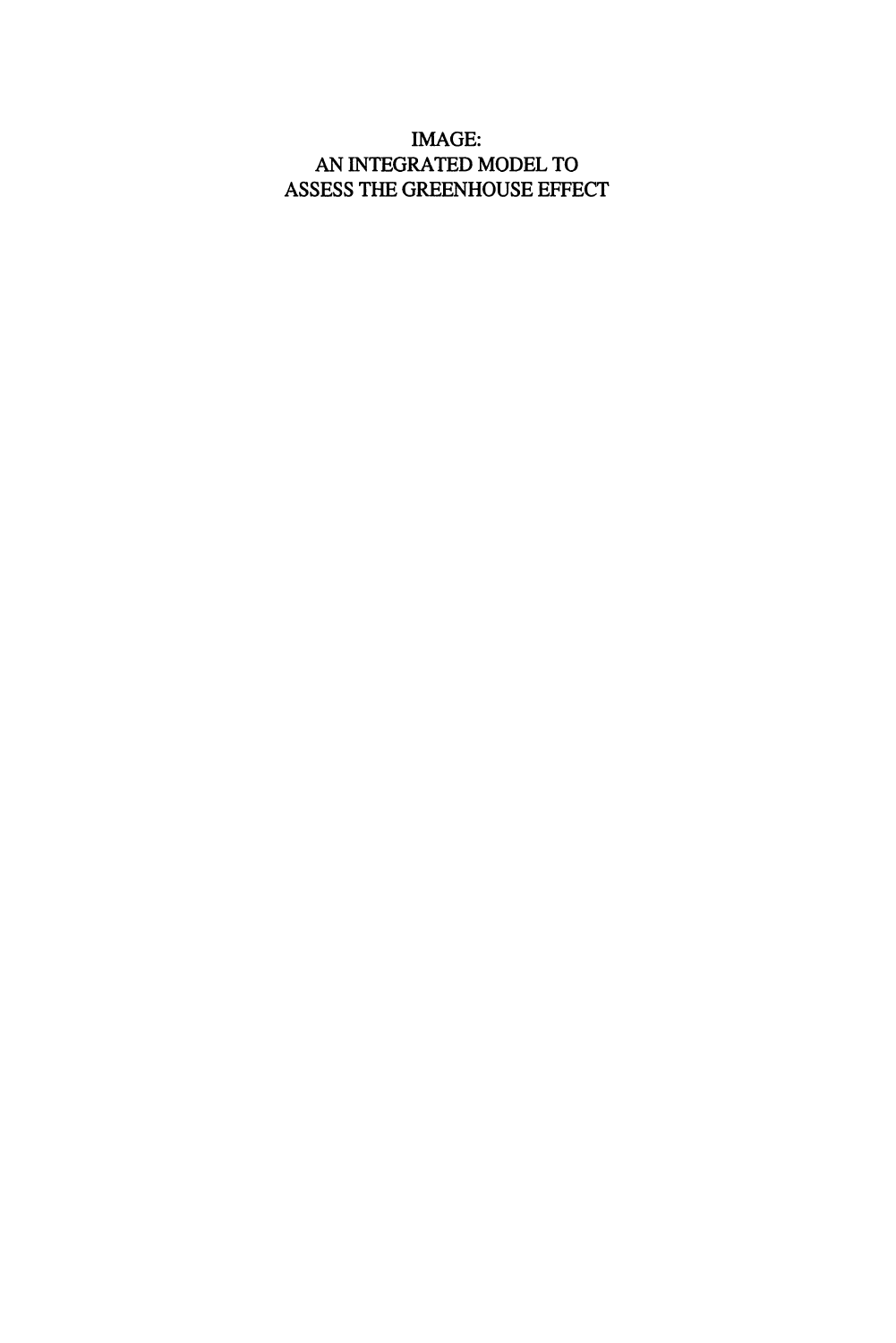# **IMAGE: AN INTEGRATED MODEL**  TO ASSESS **THE GREENHOUSE EFFECT**

by

Jan Rotmans



KLUWER ACADEMIC PUBLISHERS

DORDRECHT *I* BOSTON *I* LONDON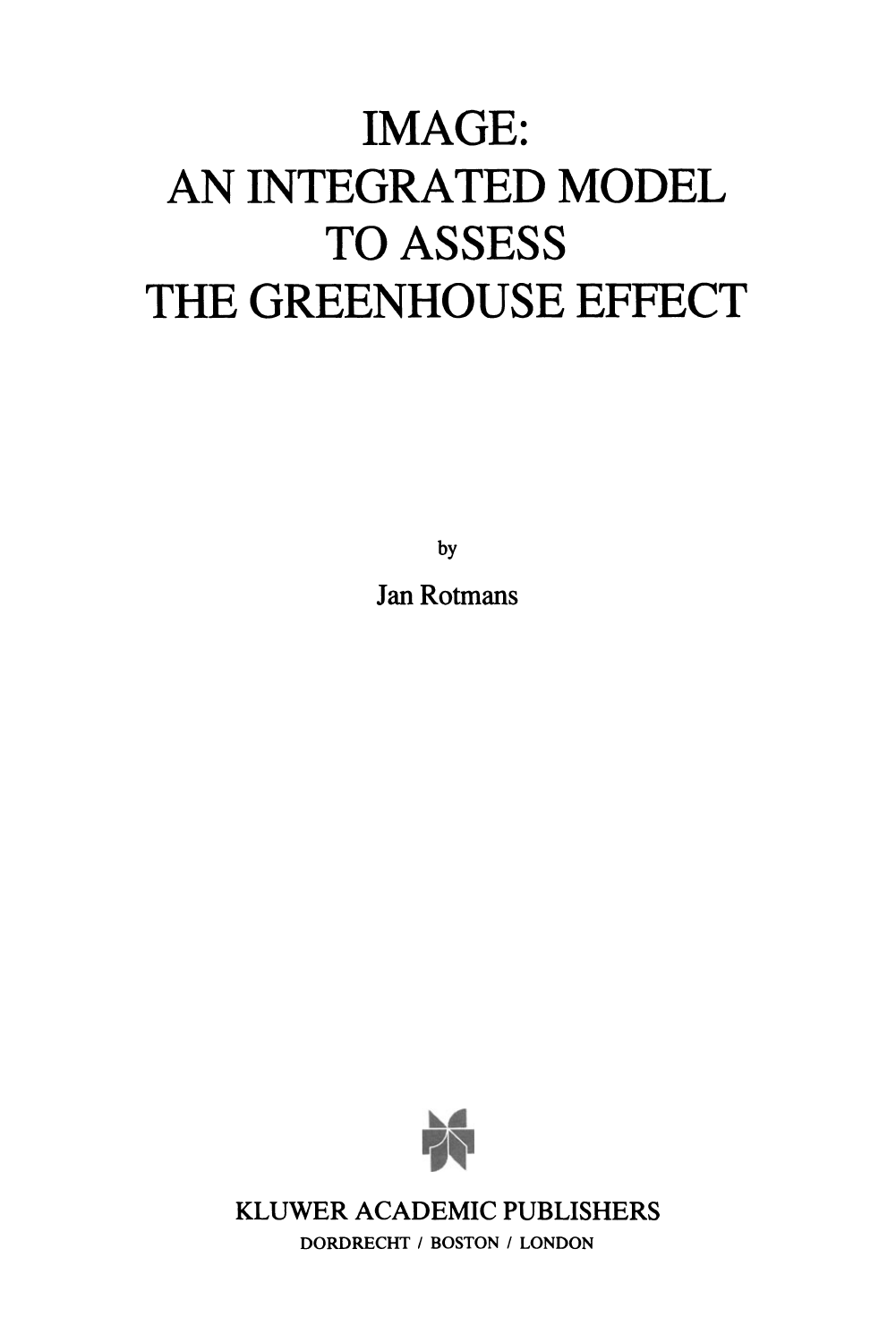ISBN-l3: 978-94-010-6796-6 e-ISBN-13: 978-94-009-0691-4

DOl: 10.1007/978-94-009-0691-4

Published by Kluwer Academic Publishers, P.O. Box 17,3300 AA Dordrecht, The Netherlands.

K1uwer Academic Publishers incorporates the publishing programmes of D. Reidel, Martinus Nijhoff, Dr W. Junk and MTP Press.

Sold and distributed in the U.S.A. and Canada by Kluwer Academic Publishers, 101 Philip Drive, Norwell, MA 02061, U.S.A.

In all other countries, sold and distributed by Kluwer Academic Publishers Group, P.O. Box 322, 3300 AH Dordrecht, The Netherlands.

*Printed on acid-free paper* 

All Rights Reserved © 1990 Kluwer Academic Publishers Softcover reprint of the hardcover 1st edition 1990 No part of the material protected by this copyright notice may be reproduced or utilized in any form or by any means, electronic or mechanical, including photocopying, recording or by any information storage and retrieval system, without written permission from the copyright owner.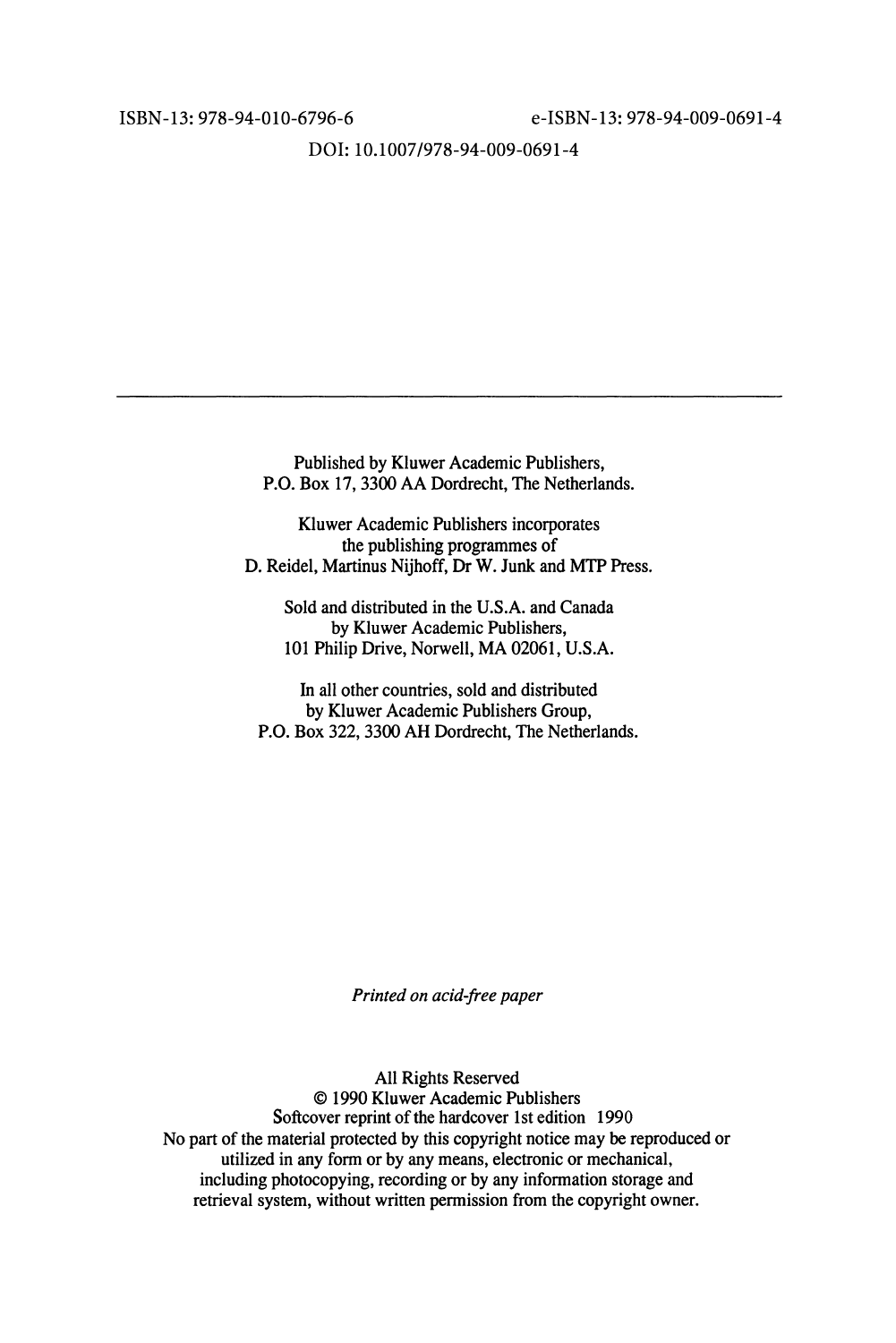## **Contents**

|                                  | Preface<br>xi |                                                  |                         |  |  |  |  |  |  |  |  |  |
|----------------------------------|---------------|--------------------------------------------------|-------------------------|--|--|--|--|--|--|--|--|--|
|                                  | xii<br>Units  |                                                  |                         |  |  |  |  |  |  |  |  |  |
| <b>General Introduction</b><br>1 |               |                                                  |                         |  |  |  |  |  |  |  |  |  |
|                                  | 1.1           |                                                  | $\mathbf{1}$            |  |  |  |  |  |  |  |  |  |
|                                  | 1.2           | The Model                                        | $\overline{\mathbf{4}}$ |  |  |  |  |  |  |  |  |  |
| $\bf{2}$                         |               | 11<br>General Model description of IMAGE         |                         |  |  |  |  |  |  |  |  |  |
|                                  | 2.1           | 11                                               |                         |  |  |  |  |  |  |  |  |  |
|                                  | 2.2           | Description of the Various Modules               | 15                      |  |  |  |  |  |  |  |  |  |
|                                  |               | 15<br>2.2.1                                      |                         |  |  |  |  |  |  |  |  |  |
|                                  |               | 16<br>Concentration Modules<br>2.2.2             |                         |  |  |  |  |  |  |  |  |  |
|                                  |               | Climate Module<br>2.2.3                          | 17                      |  |  |  |  |  |  |  |  |  |
|                                  |               | 18<br>Sea Level Rise Module<br>2.2.4             |                         |  |  |  |  |  |  |  |  |  |
|                                  |               | 2.2.5<br>Socio-Economic Impact Module<br>19      |                         |  |  |  |  |  |  |  |  |  |
|                                  | 2.3           |                                                  | 19                      |  |  |  |  |  |  |  |  |  |
|                                  |               | 2.3.1                                            | 19                      |  |  |  |  |  |  |  |  |  |
|                                  |               | 2.3.2                                            | 20                      |  |  |  |  |  |  |  |  |  |
|                                  |               | 2.3.3                                            | 24                      |  |  |  |  |  |  |  |  |  |
|                                  |               | 2.3.4                                            | 26                      |  |  |  |  |  |  |  |  |  |
|                                  |               | 27<br>2.3.5                                      |                         |  |  |  |  |  |  |  |  |  |
|                                  | 2.4           | Model Deficiencies and Future Developments<br>27 |                         |  |  |  |  |  |  |  |  |  |
|                                  | 2.5           | Comparison with Other Models                     | 28                      |  |  |  |  |  |  |  |  |  |
|                                  | 2.6           |                                                  | 29                      |  |  |  |  |  |  |  |  |  |
| 3                                |               | The Carbon Cycle Model                           | 31                      |  |  |  |  |  |  |  |  |  |
|                                  | 3.1           |                                                  | 31                      |  |  |  |  |  |  |  |  |  |
|                                  | $3.2\,$       |                                                  | 32                      |  |  |  |  |  |  |  |  |  |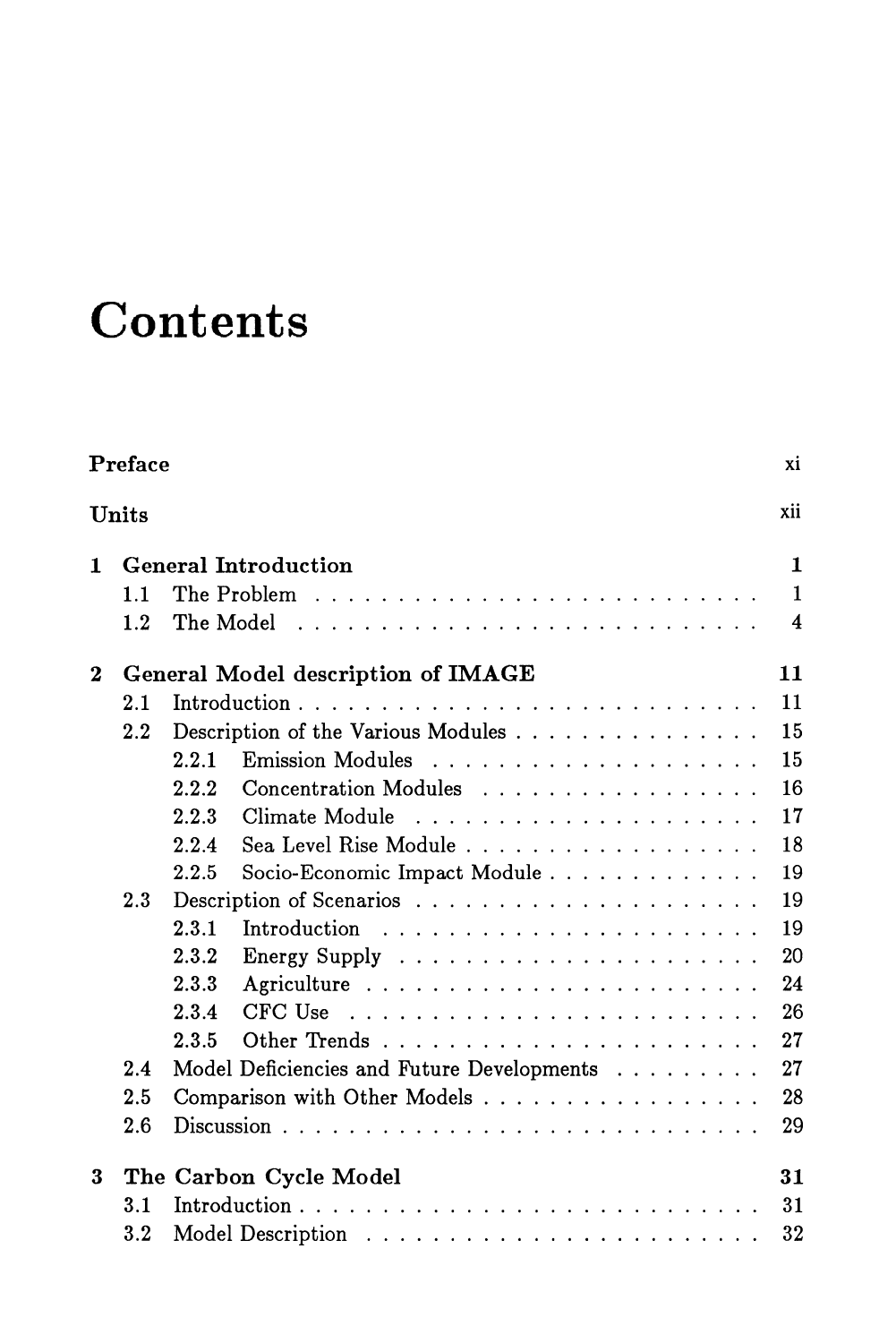|   | 3.3 | <b>Emissions Module</b><br>32                         |
|---|-----|-------------------------------------------------------|
|   | 3.4 | Atmospheric Concentrations Module<br>34               |
|   | 3.5 | 35<br>Ocean Module                                    |
|   | 3.6 | Terrestrial Biosphere Module<br>40                    |
|   | 3.7 | 45                                                    |
|   |     | 3.7.1<br>45<br>Introduction                           |
|   |     | Description of the Deforestation Model<br>47<br>3.7.2 |
|   |     | 53<br>3.7.3<br>Description of the Processes           |
|   | 3.8 | 62                                                    |
|   | 3.9 | 62                                                    |
|   |     | 72                                                    |
|   |     | 74                                                    |
|   |     |                                                       |
| 4 |     | The Methane Module<br>81                              |
|   | 4.1 | 81                                                    |
|   | 4.2 | 82                                                    |
|   |     | 4.2.1<br>82                                           |
|   |     | 82<br>Calculation Procedure<br>422                    |
|   |     | 4.2.3<br>84                                           |
|   | 4.3 | 84                                                    |
|   | 4.4 | 90                                                    |
|   | 4.5 | 93                                                    |
|   | 4.6 | 100                                                   |
| 5 |     | The N <sub>2</sub> O Module<br>103                    |
|   | 5.1 |                                                       |
|   | 5.2 |                                                       |
|   | 5.3 |                                                       |
|   | 5.4 |                                                       |
|   | 5.5 |                                                       |
|   |     |                                                       |
| 6 |     | The CFCs Module<br>111                                |
|   | 6.1 |                                                       |
|   | 6.2 | 112                                                   |
|   | 6.3 | CFCs Concentrations Module<br>116                     |
|   | 6.4 | 117                                                   |
|   | 6.5 | 121                                                   |
|   |     |                                                       |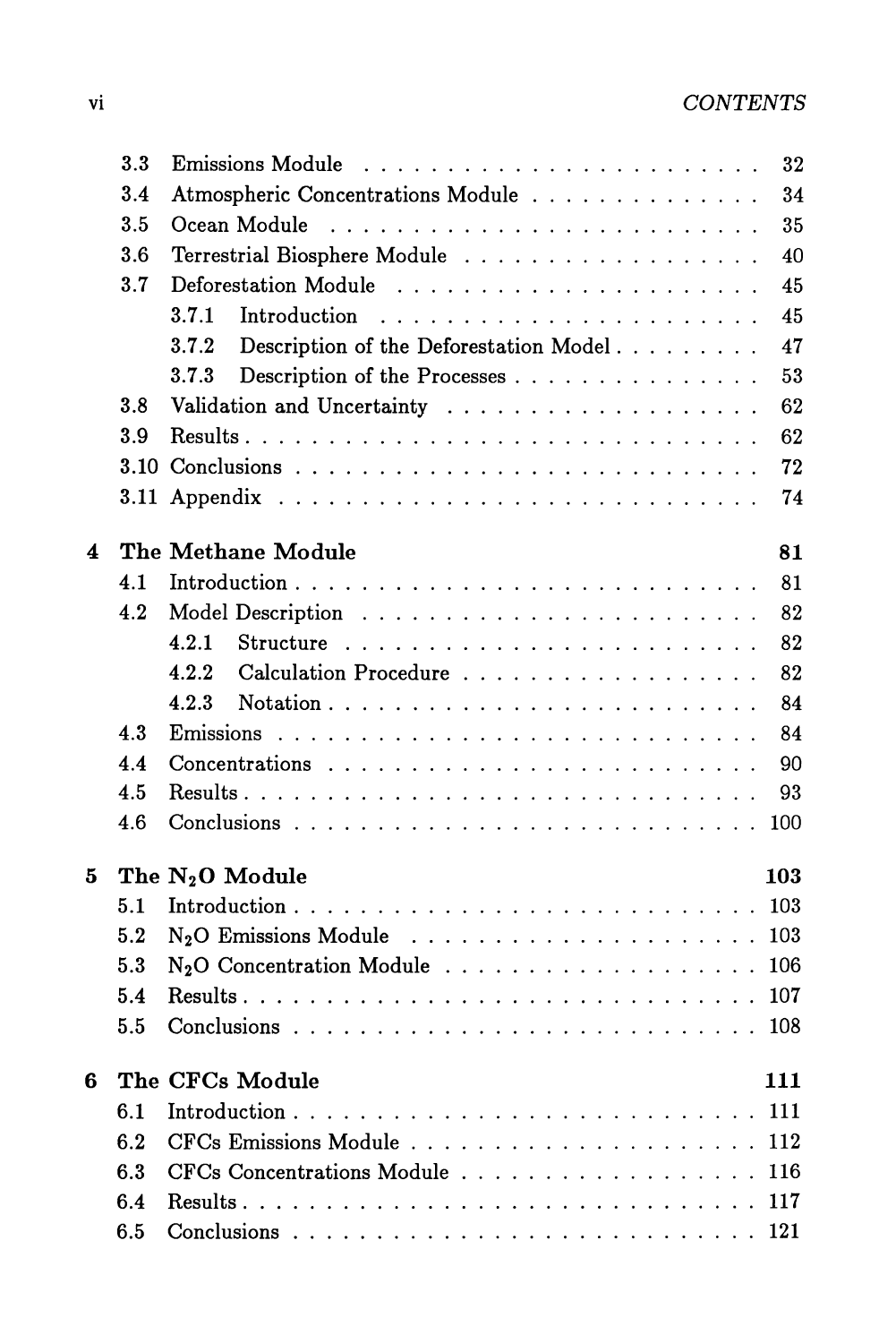| 7 |     | The Climate Module                                  | 123        |
|---|-----|-----------------------------------------------------|------------|
|   | 7.1 |                                                     | 123        |
|   | 7.2 |                                                     |            |
|   |     | 7.2.1<br>Equilibrium Response 125                   |            |
|   |     | 7.2.2                                               | 129        |
|   |     | 7.2.3                                               | 133        |
|   | 7.3 |                                                     | 134        |
|   | 7.4 |                                                     |            |
| 8 |     | The Sea Level Rise Module                           | 149        |
|   | 8.1 |                                                     |            |
|   | 8.2 |                                                     |            |
|   | 8.3 |                                                     | 151        |
|   | 8.4 |                                                     | 152        |
|   | 8.5 |                                                     | 154        |
|   | 8.6 |                                                     | 155        |
|   | 8.7 |                                                     | 156        |
|   | 8.8 |                                                     | 157        |
|   | 8.9 |                                                     |            |
|   |     |                                                     |            |
| 9 |     |                                                     |            |
|   | 9.1 | Socio-Economic Impact                               | 163        |
|   | 9.2 |                                                     |            |
|   | 9.3 |                                                     | 164        |
|   |     | Quantification of Impacts for Various Sectors       | 171        |
|   |     | 9.3.1<br>9.3.2                                      | 171        |
|   |     | Coastal Defence                                     | 171        |
|   |     | 9.3.3<br>Water Management and Water Supply<br>9.3.4 | 178        |
|   |     | 9.3.5                                               | 180        |
|   | 9.4 |                                                     | 181        |
|   | 9.5 |                                                     | 182<br>191 |
|   |     |                                                     | 193        |
|   |     | 10 Policy Analysis                                  |            |
|   |     |                                                     | 193        |
|   |     | 10.2 Scenario Calculations                          | 194        |
|   |     |                                                     | 195        |
|   |     |                                                     | 196<br>198 |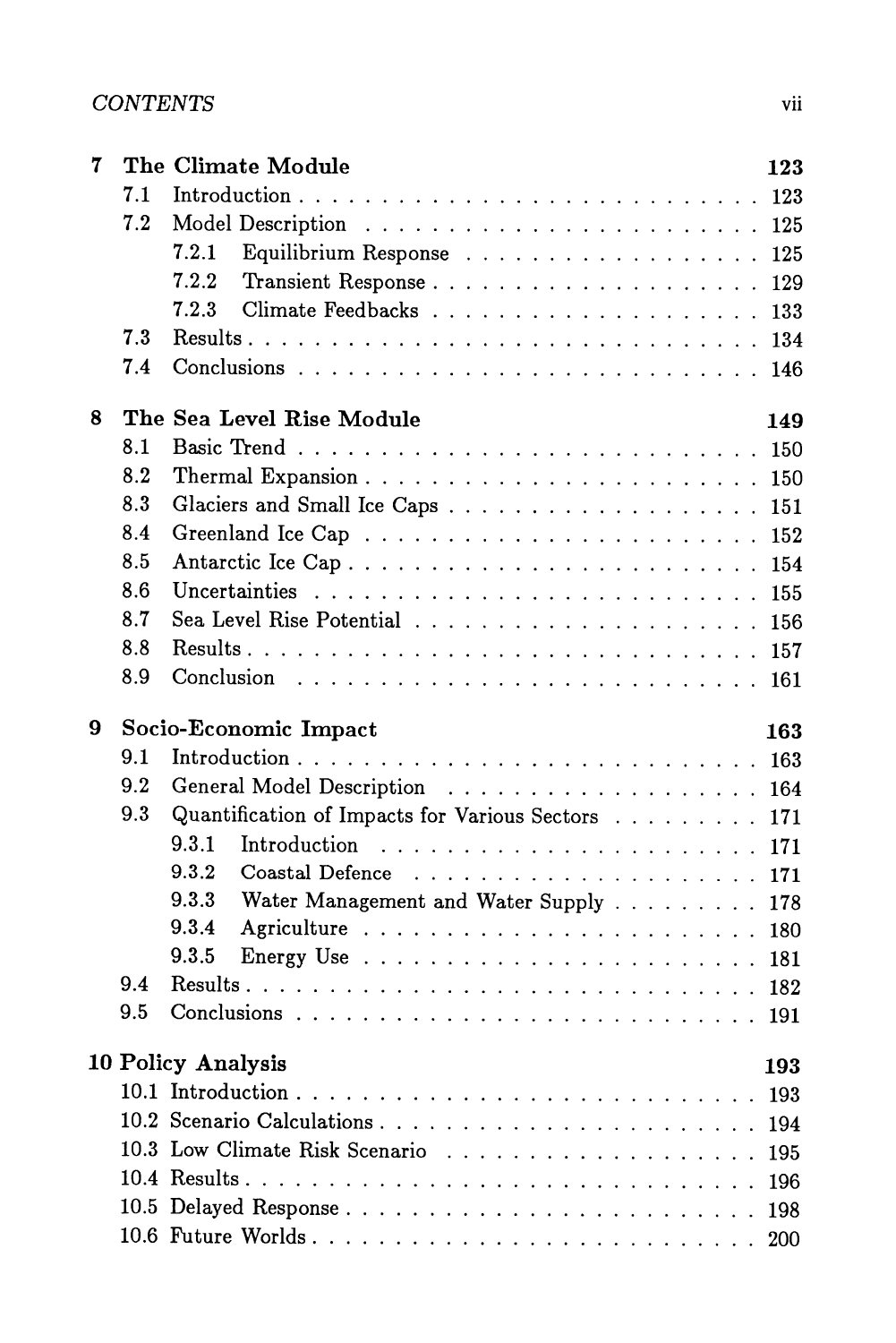|  | 11 Temperature Increasing Potential                             | 205 |
|--|-----------------------------------------------------------------|-----|
|  |                                                                 |     |
|  | 11.2 Relation between Temperature and Emissions 205             |     |
|  |                                                                 |     |
|  |                                                                 |     |
|  |                                                                 |     |
|  |                                                                 |     |
|  |                                                                 |     |
|  |                                                                 |     |
|  |                                                                 |     |
|  |                                                                 |     |
|  | 12 Sensitivity Analysis                                         | 225 |
|  |                                                                 |     |
|  |                                                                 |     |
|  |                                                                 |     |
|  | 12.4 A Metamodel for the Costs of Dike Raising 230              |     |
|  |                                                                 |     |
|  | 12.4.2 Input and output variables 230                           |     |
|  | Specification of the First Metamodel for the Costs of<br>12.4.3 |     |
|  | 12.4.4 Experimental Design for the First Metamodel 232          |     |
|  | 12.4.5 Results of the First Metamodel 233                       |     |
|  | 12.4.6 Further Analysis after the First Metamodel               | 233 |
|  | Specification of the Final Metamodel for the Costs of<br>12.4.7 |     |
|  |                                                                 |     |
|  | 12.4.8 Validation of the Final Metamodel 236                    |     |
|  |                                                                 |     |
|  |                                                                 |     |
|  | 12.5 A Metamodel for the Ocean Module 241                       |     |
|  |                                                                 | 241 |
|  | First Metamodel for the Ocean Module<br>12.5.2                  | 242 |
|  | Further Analysis after the First Metamodel<br>12.5.3            | 245 |
|  | 12.5.4 Final Metamodel for the Ocean Module                     | 245 |
|  |                                                                 | 249 |
|  | 12.6 A Terrestrial Biosphere Metamodel                          | 249 |
|  |                                                                 | 249 |
|  |                                                                 |     |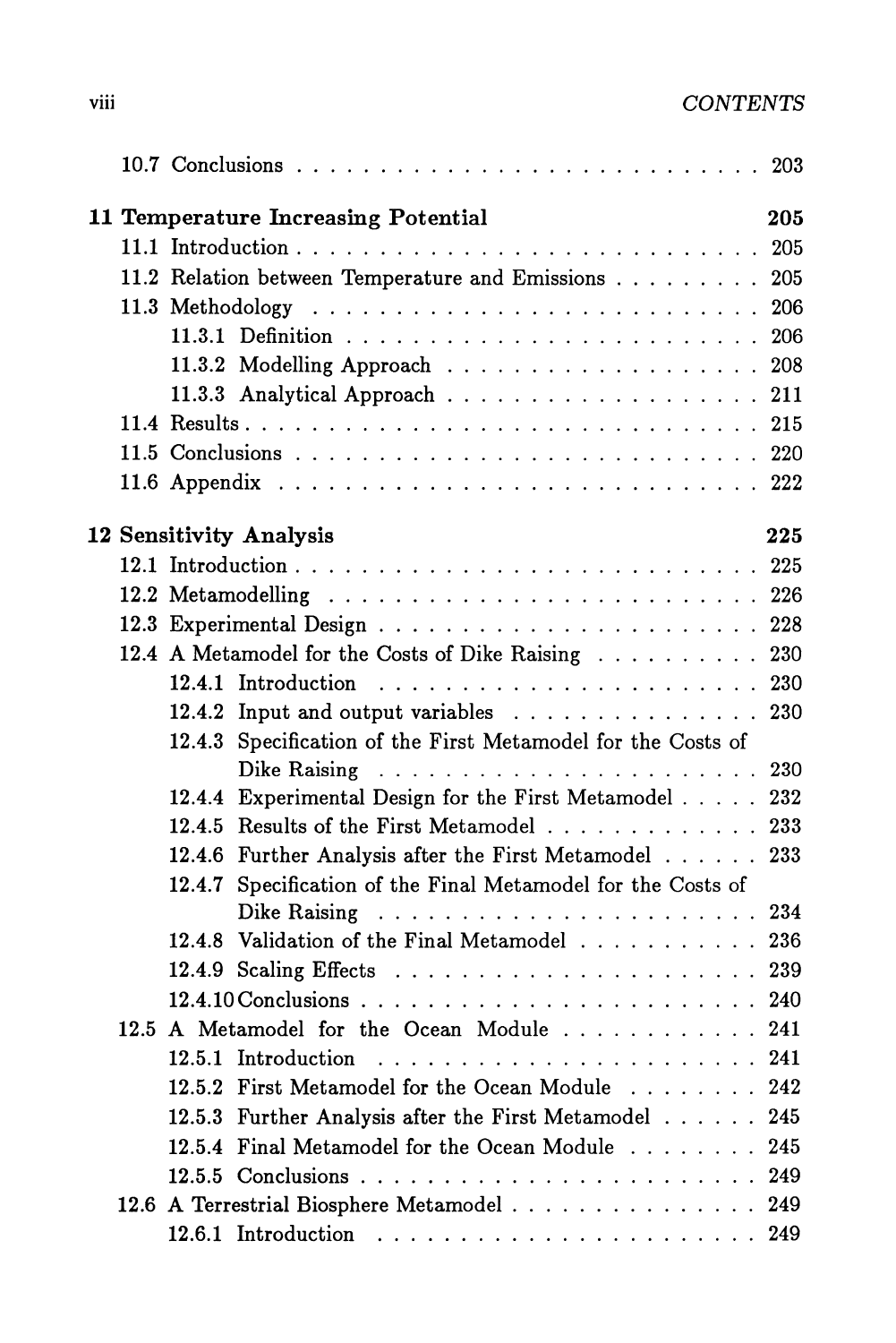|                      | 12.6.2 Various Metamodels for the Terrestrial Biosphere Mod- |  |  |  |  |  |  |  |  |  |  |  |  |  |  |  |  |  |  |  |     |  |
|----------------------|--------------------------------------------------------------|--|--|--|--|--|--|--|--|--|--|--|--|--|--|--|--|--|--|--|-----|--|
|                      |                                                              |  |  |  |  |  |  |  |  |  |  |  |  |  |  |  |  |  |  |  |     |  |
|                      |                                                              |  |  |  |  |  |  |  |  |  |  |  |  |  |  |  |  |  |  |  |     |  |
|                      |                                                              |  |  |  |  |  |  |  |  |  |  |  |  |  |  |  |  |  |  |  |     |  |
| <b>13 Discussion</b> |                                                              |  |  |  |  |  |  |  |  |  |  |  |  |  |  |  |  |  |  |  | 259 |  |
| References           |                                                              |  |  |  |  |  |  |  |  |  |  |  |  |  |  |  |  |  |  |  | 263 |  |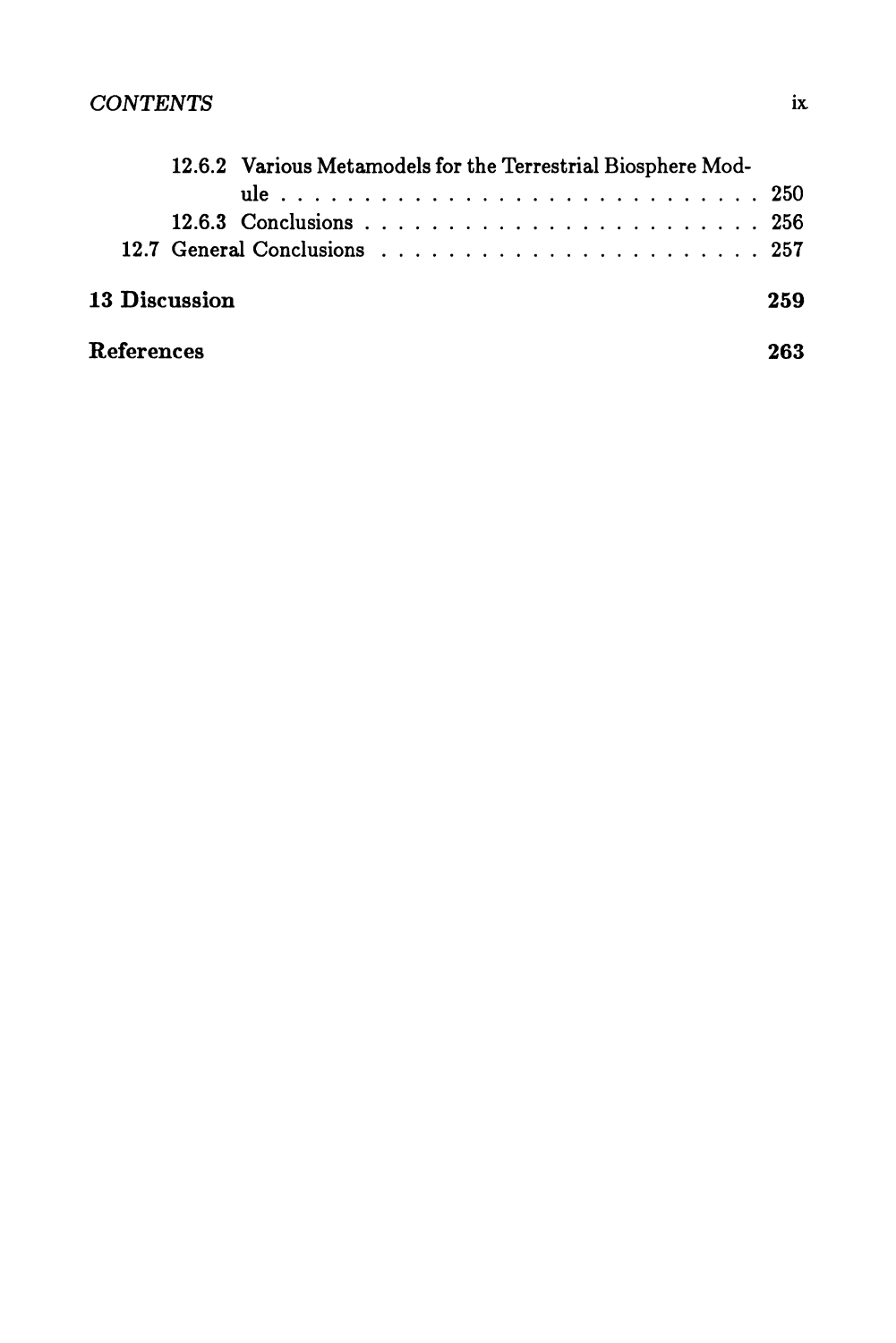### **Preface**

This book is the result of a research project entitled "Reference function for Global Air Pollution/ $CO<sub>2</sub>$ " initiated by RIVM. It deals with the description of a computer simulation model of the greenhouse effect. This model, IMAGE, tries to capture the fundamentals of the complex problem of climate change in a simplified way. The model is a multidisciplinary product and is based on knowledge from disciplines as economics, atmospheric chemistry, marine and terrestrial biogeochemistry, ecology, climatology, and glaciology. This book might be of interest for anyone working in the broad field of climate change. Furthermore, it can be useful for model builders, simulation experts, mathematicians etc. A PC version of the model will become available free of charge. Requests can be sent to the author.

Although being the only author of this book, I could never have written it without the help of many other people. First of all I would like to thank Koos Vrieze, originally a colleague at RIVM, later my professor. Without his inspiring attitude I would have never finished this thesis. I am also very grateful to RIVM for giving me the opportunity to write this thesis. lowe many thanks to Hans de Boois and Rob Swart for their support and assistance during the research. Furthermore, I would like to thank my trainees who have substantially contributed to the contents of this book. Especially I would like to thank Greet van Ham, who helped me to perform a thorough sensitivity analysis with the computer model. I also want to express my attitude for the help of Michel den Elzen, who assisted me with great devotion in developing and improving parts of the model. Special thanks to Martin Middelburg and Andre Berends for drawing the great number of pictures. I also wish to thank Marlies Haenen for the many hours she spent on transforming the rough version of the document into a perfect-looking one.

Last, but not least, I would like to thank Inge and my parents for their support and patience throughout.